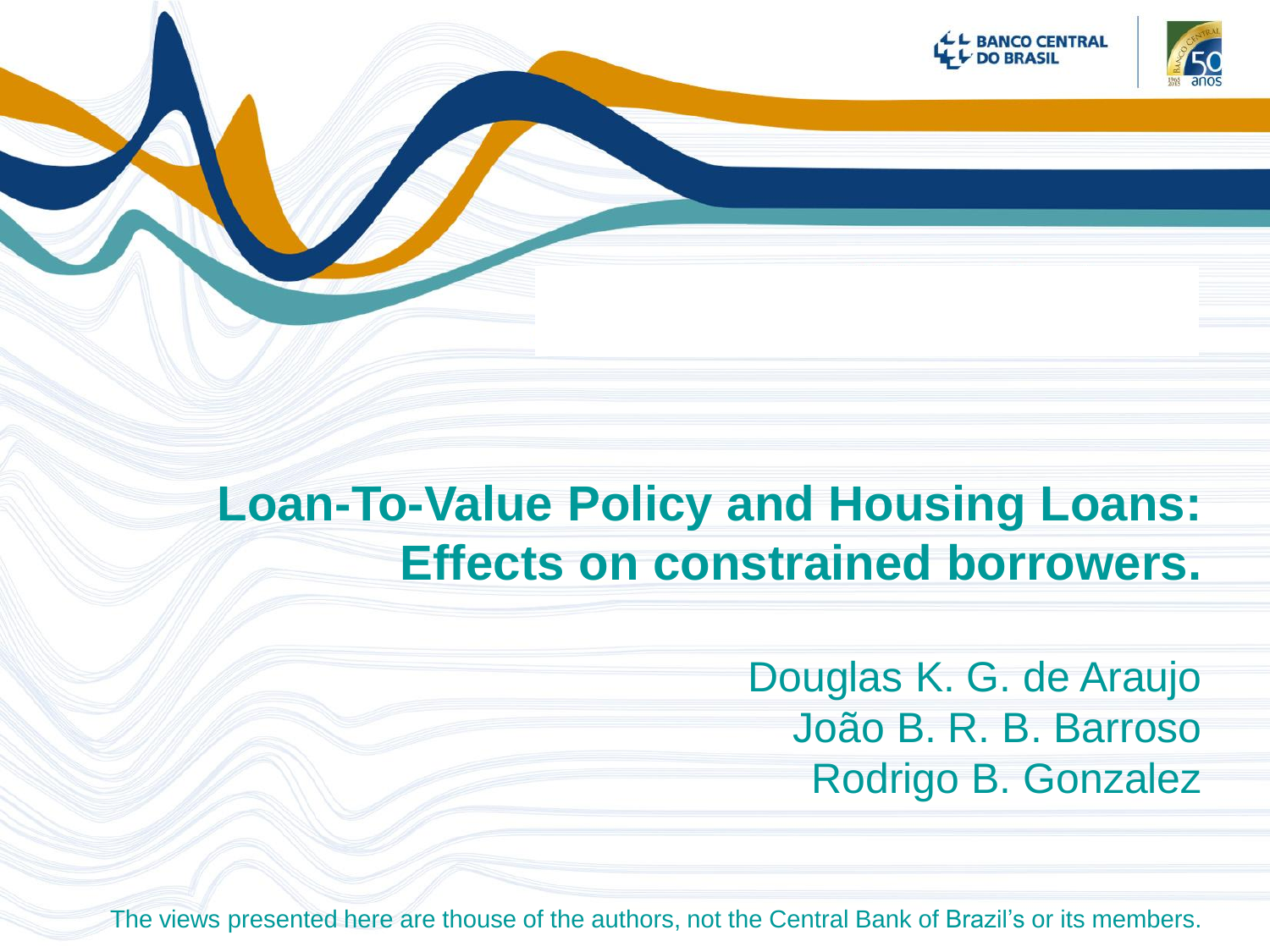

- $\triangleright$  Housing sector macroprudential policies is widespread, with loan-tovalue (LTV) limits one of the most common (Jacome and Mitra 2015)
- $\triangleright$  Rationale: Higher equity stake and lower household leverage increase borrower resilience and lower bank losses in downturns.
	- $\triangleright$  This is supported both by theory (e.g. Campbell and Cocco (2003)), and evidence (e.g. Demyanyk and Hemert (2011))
- $\triangleright$  Yet, many transmission mechanisms at the borrower level not well explored, including effect on delinquencies and on contract terms.
	- Campbell, Ramadori and Ranish (2015) show reduced delinquencies when risk weights are conditional on LTV. But three is no corresponding evidence for hard LTV limits.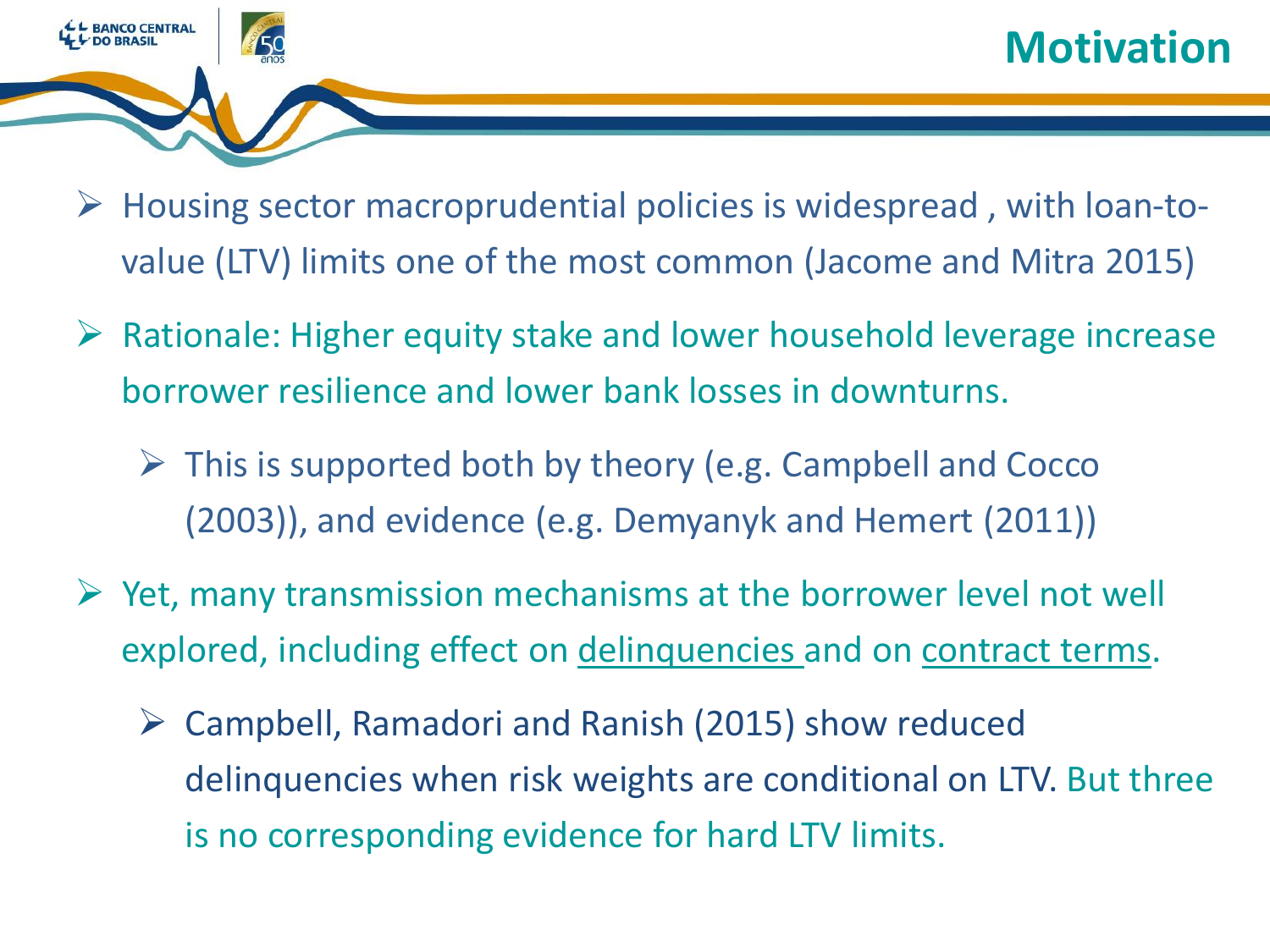

- $\triangleright$  LTV limits shift loan contract terms and therefore borrower behavior.
- $\triangleright$  We focus on the effect of the policy on the subset of borrowers constrained by the policy, that is the average treatment effect on the treateted (ATT).
- $\triangleright$  Natural to define constrained borrowers as the ones that would violate the LTV limit if allowed to do so.
	- $\triangleright$  Treatment status so defined is observed only before the policy
	- $\triangleright$  We may use borrower characteristics to infer treatment status
	- $\triangleright$  Botosaru and Gutierrez (2015) show this intuition is correct and propose a consistent and eficient GMM estimator for the ATT.
- $\triangleright$  We apply this to estimate the effect of the LTV limit imposed in Brazil on September 2013 with unique credit register and employment data.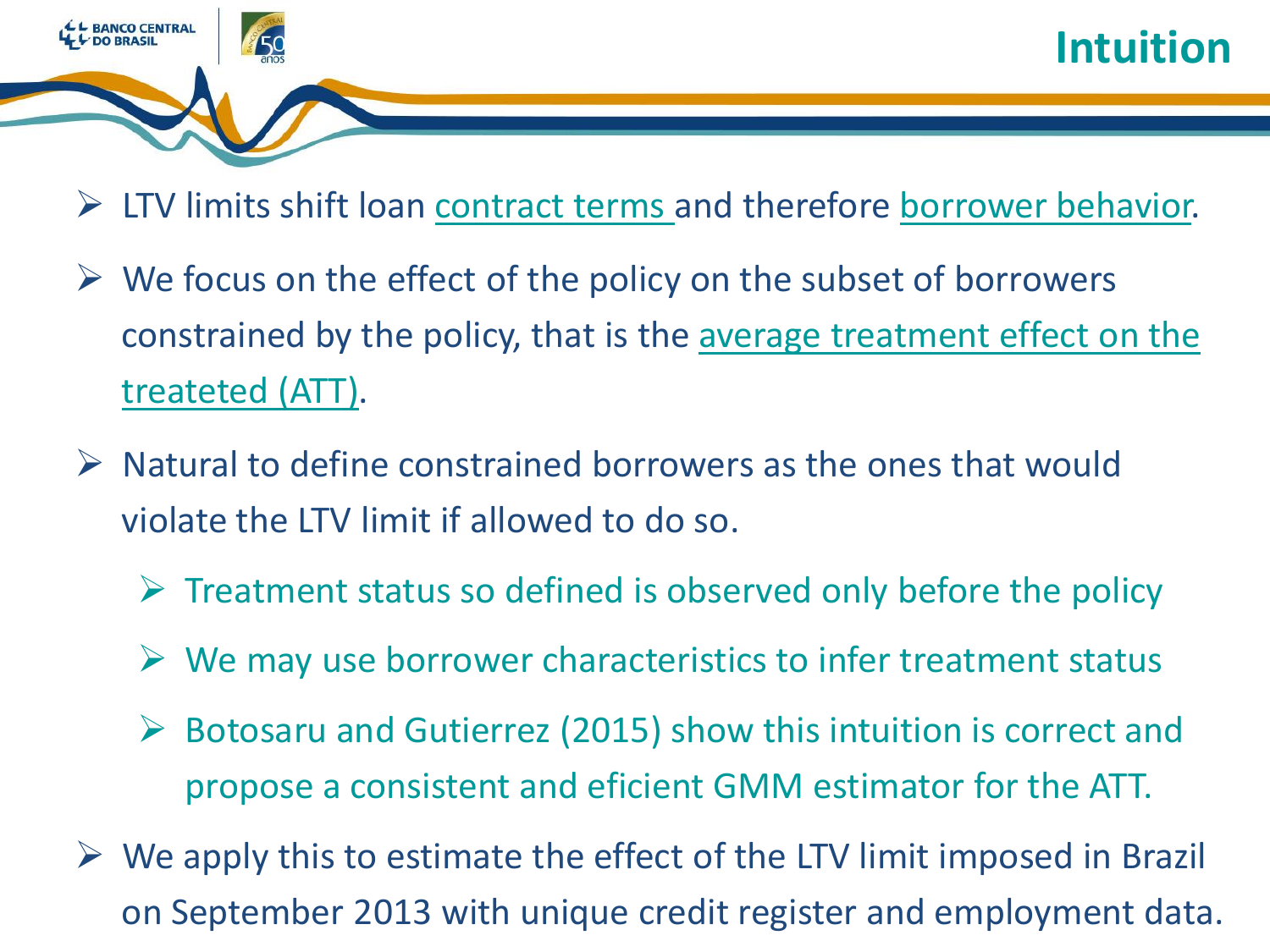

 $\triangleright$  Most of the literature focus on aggregate impact of LTV policies.

- $\triangleright$  Igan and Kang (2011) find that the LTV cap in South Korea results in lower transaction activity and slower price increases.
- $\triangleright$  Funke and Paetz (2012) find a small effect of LTV policy on housing prices, and a more lasting one in indebtedness.
- $\triangleright$  Smaller literature focus on the impact of LTV on mortgage risk.
	- $\triangleright$  Demyanyk and Hemert (2011) show high-LTV loans were more likely to be delinquent during the US sub-prime bust.
	- $\triangleright$  Hallisey et al. (2014) document the same effect in Ireland
	- Campbell et al. (2015) show LTV related risk weights reduce delinquencies using a discontinuity design
- $\triangleright$  No literature for the effect of hard LTV limits on delinquencies, or any LTV policy on house choice and contract terms.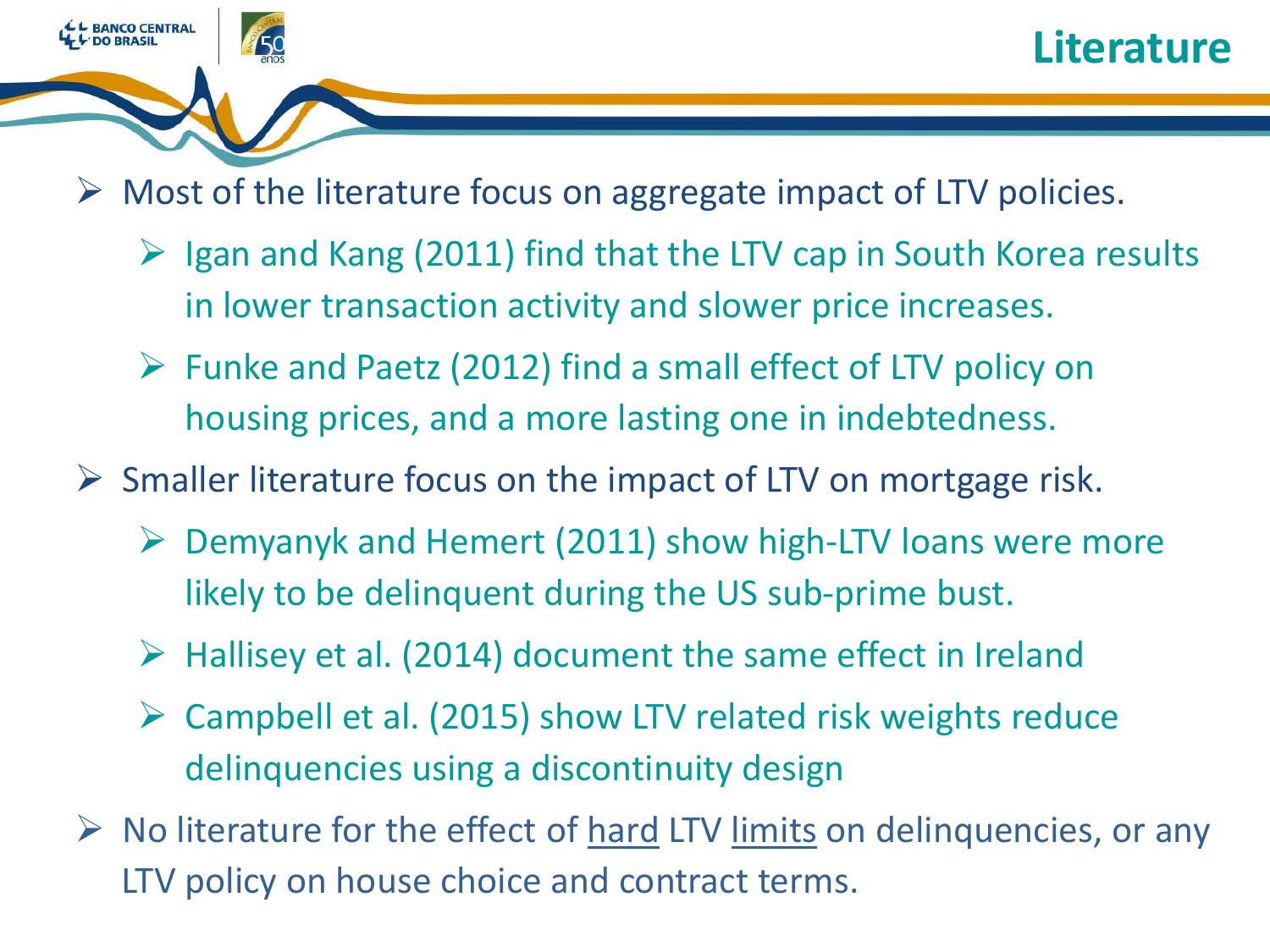

- $\triangleright$  Brazil is one of the few jurisdictions that experienced a housing credit boom in the aftermath of the financial crisis (Cerutti et al. (2015))
- $\triangleright$  The cycle arguably started around 2004. This was mostly the result of legal improvements that promoted faster repossession processes, ("Alienação fiduciária" enters the civil code in 2004).
- $\triangleright$  In the vast majority of housing loans in Brazil, interest rates are subsidized (lower than sovereign rates), but with eligibility criteria.
	- The most relevant credit line is **SFH.** In this case, funding is redirected from savings accounts.
	- $\triangleright$  The only housing loan segment that could offer competitive terms to the SFH is the **FGTS** segment. Even lower interest rates than the SFH but stricter eligibility criteria. Funding from severity fund.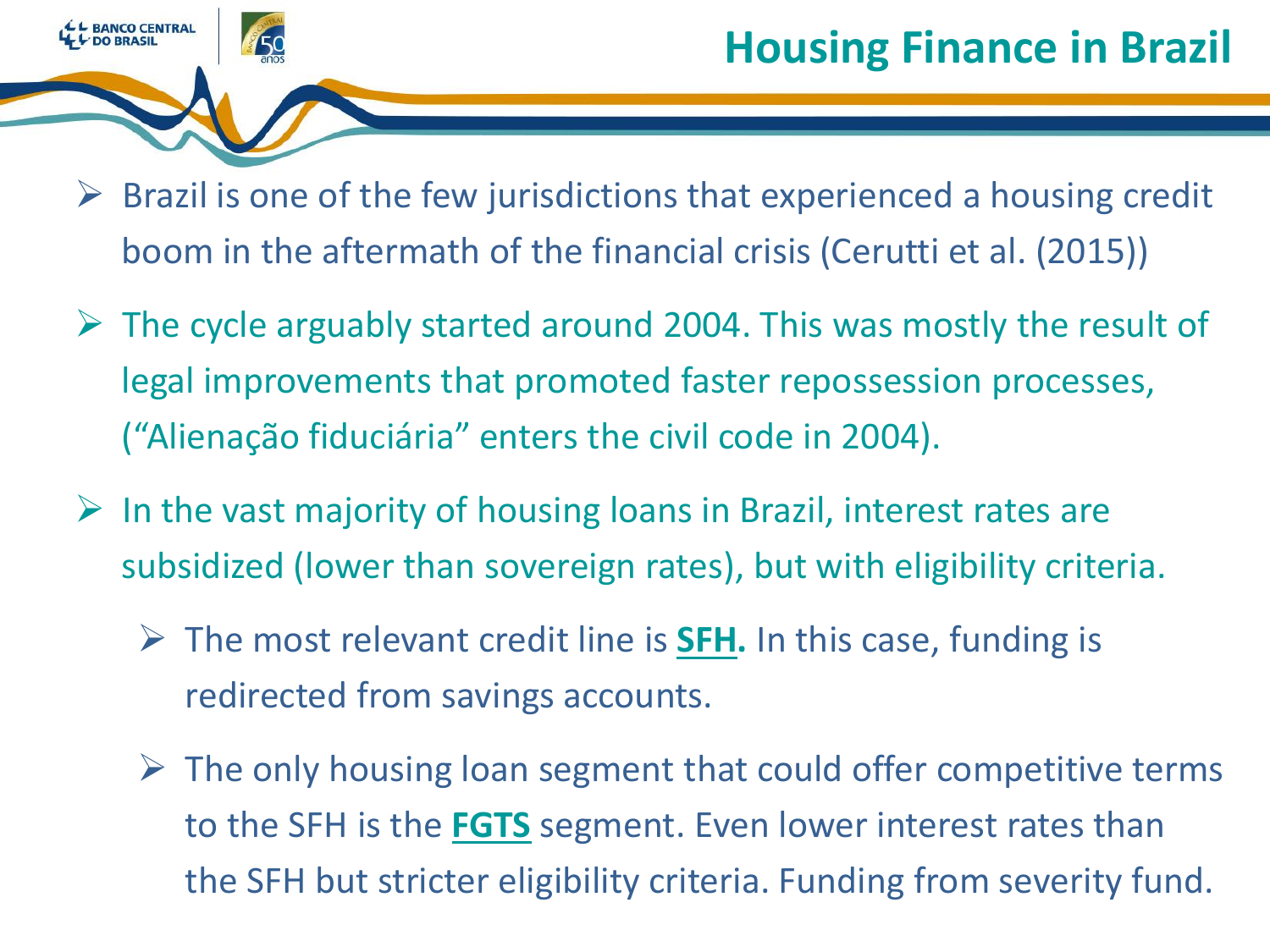

### **Housing Finance in Brazil**

Economic activity, housing loans, and housing prices in Brazil, 2004-2015. All series are real annual growth rates.

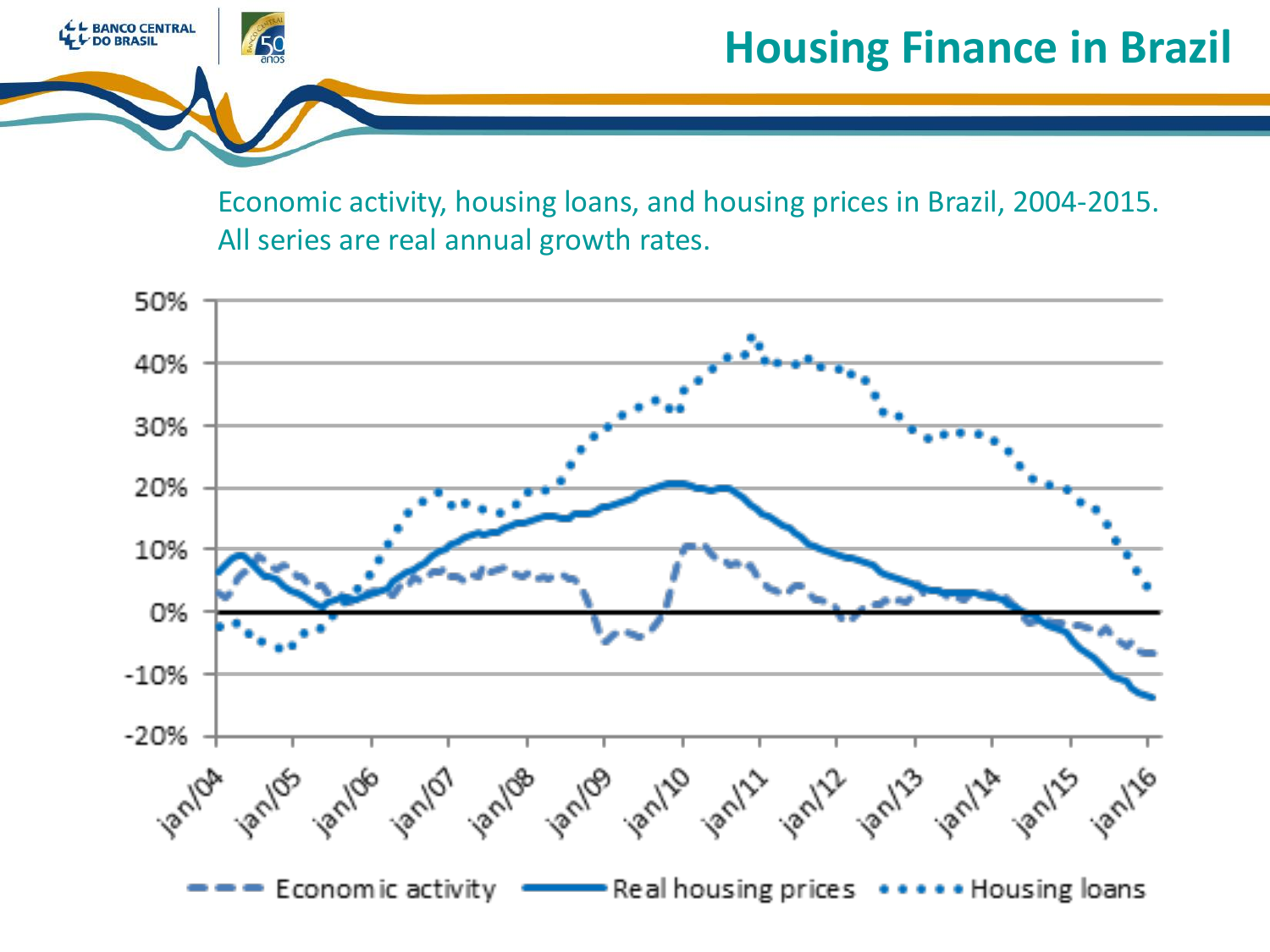

- $\triangleright$  In this context, the National Monetary Council (CMN), introduced Resolution n. 4,271/2013 in September, 2013.
- $\triangleright$  The Resolution required that SFH loans with the widely-used constant amortization schedule have a maximum LTV of 90%.
- $\triangleright$  It also increased price eligibility cap (we look at loans below the old limit to control for the impact of this simultaneous measure)
- $\triangleright$  Segments other than the SFH are not addressed by the regulation and not mandated to comply with the LTV limit of 90%.
	- $\triangleright$  However, data shows this limit also affected the FGTS segment.
	- $\triangleright$  We could not find any external reason for this, and so attribute it to managerial decision at the bank level, that is, at Caixa, the government owned bank that operates these lines.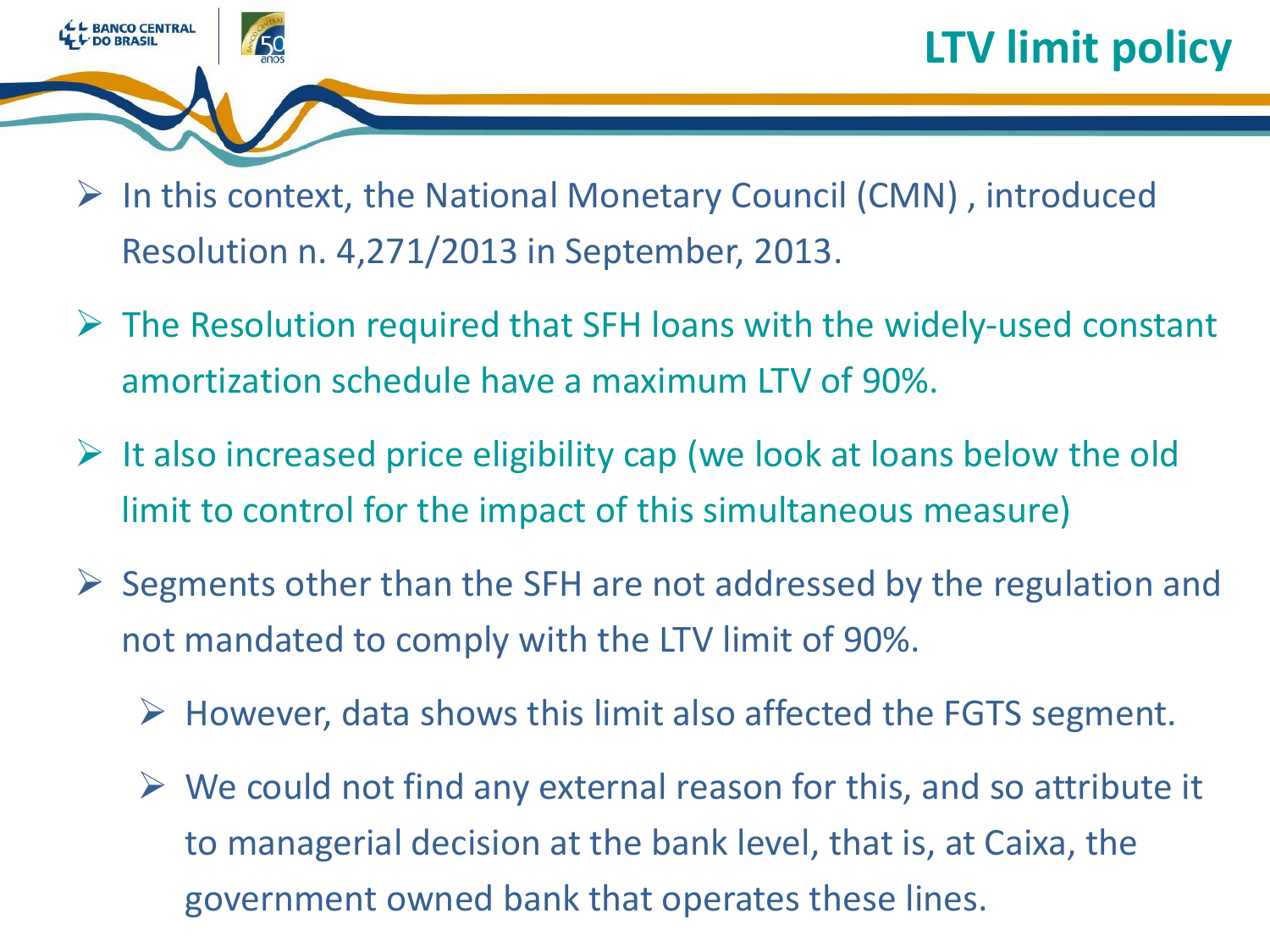

#### Frequency of new housing loans by LTV ranges



L BANCO CENTRAL<br>L DO BRASIL





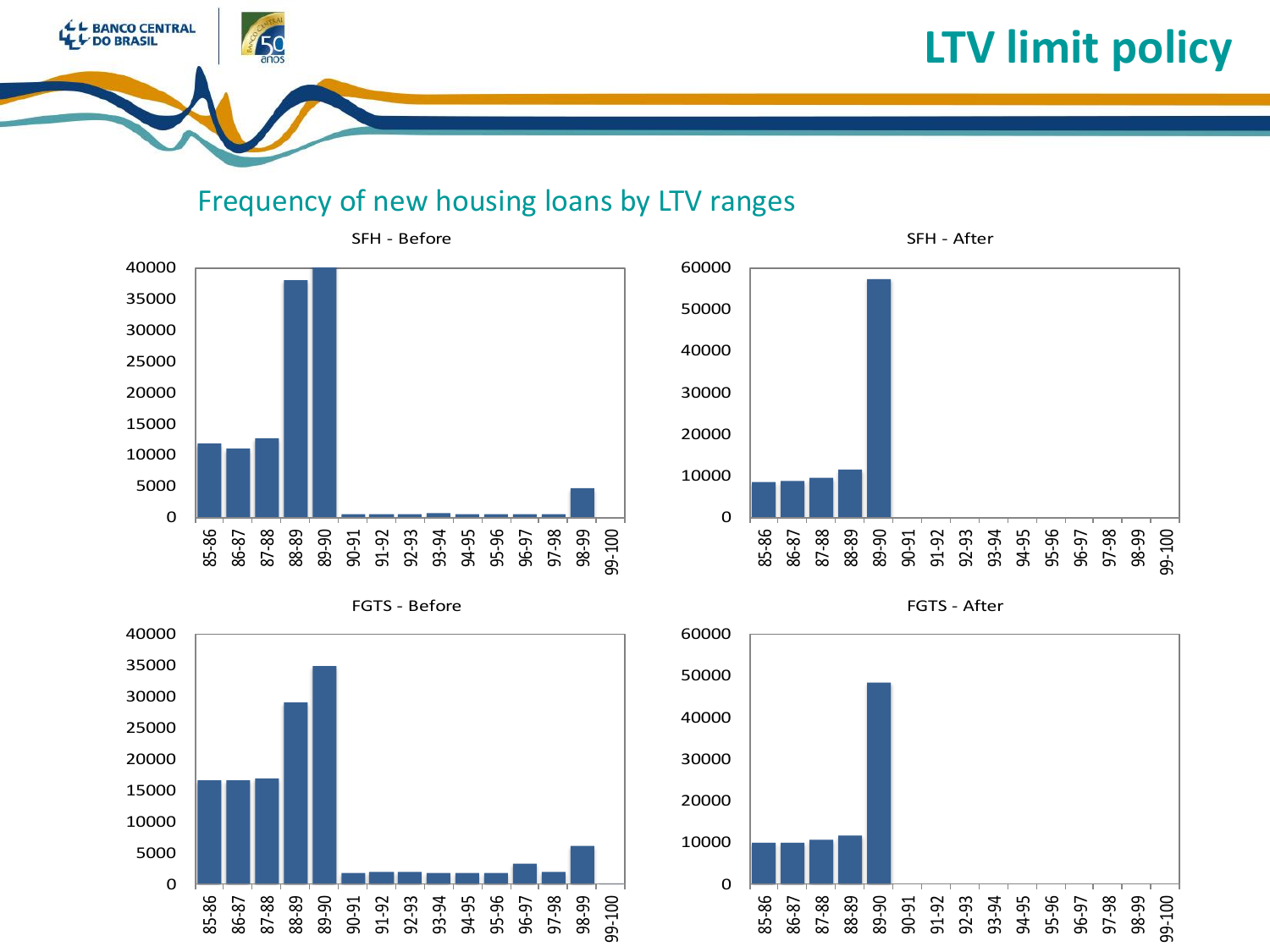

## **Methodology**

- $\triangleright$  Treated borrowers = would violate the LTV limit if allowed to do so.
- $\triangleright$  Before regulation we can observe the treatment status of the borrowers. (treated borrowers have LTV greater than the 90% limit)
- $\triangleright$  After regulation, we can no longer distinguish constrained borrowers based on the contract characteristics.
- $\triangleright$  The parameter of interest is the average treatment effect on the treated (ATT).
- Botosaru and Gutierrez (2015) is designed to this case.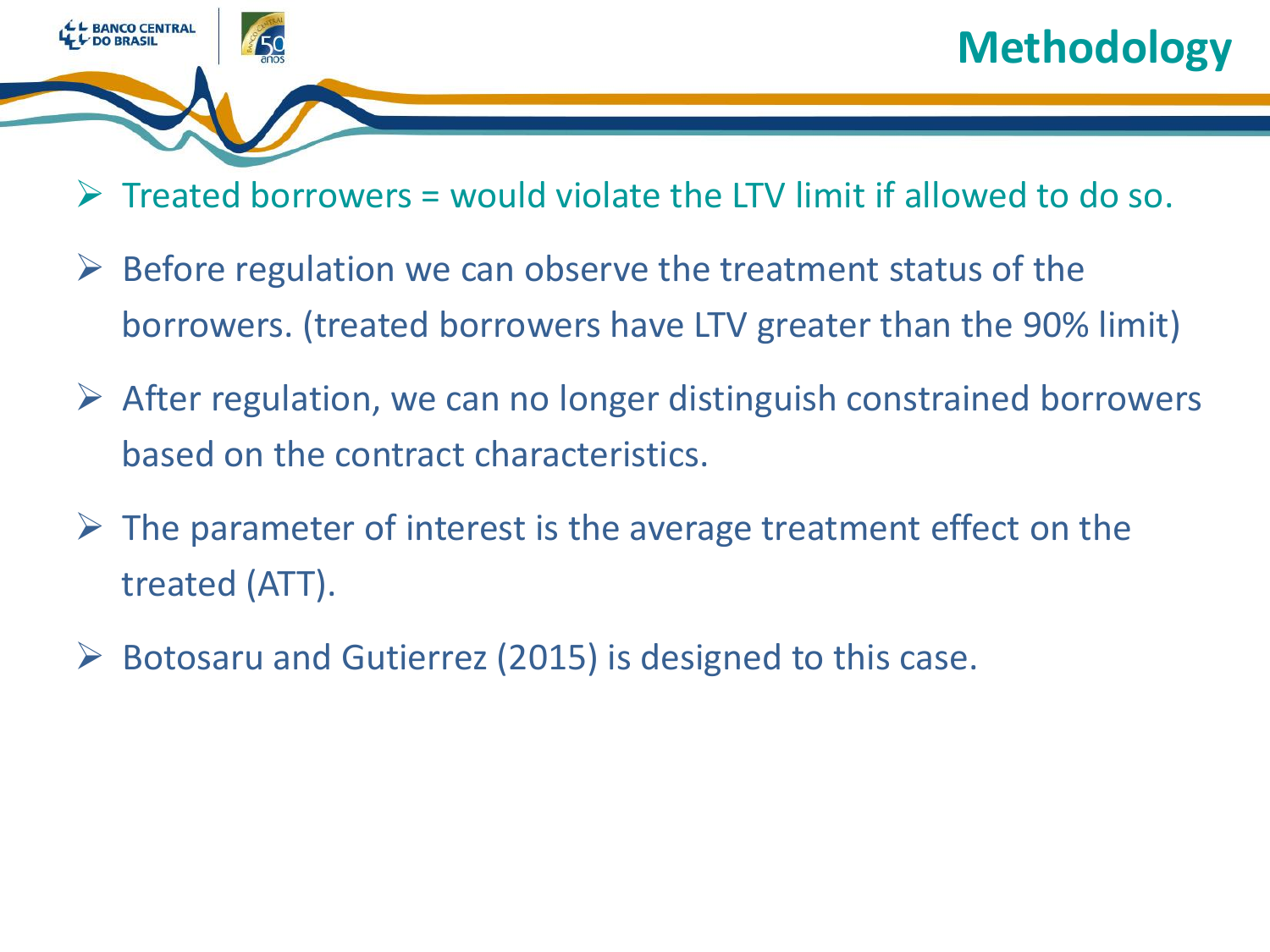

- $\triangleright$  Let Y<sub>t</sub>(D) be the potential outcomes on a variable, where D is the treatment indicator and t the time period
- Fhen ATT =  $E(Y_1(1)-Y_1(0) | D=1)$
- $\triangleright$  Under the usual assumptions,  $\theta = \Delta E(Y|D=1) \Delta E(Y|D=0)$  identifies the ATT, with  $\Delta E(Y|.) = E(Y_1|.) - E(Y_0|.)$ . The assumptions are:
	- (A1) Paralell paths for the treated and control groups
	- (A2) No anticipation of the policy change
- $\triangleright$  We need to include more assumptions in the case of partially observed treatment status.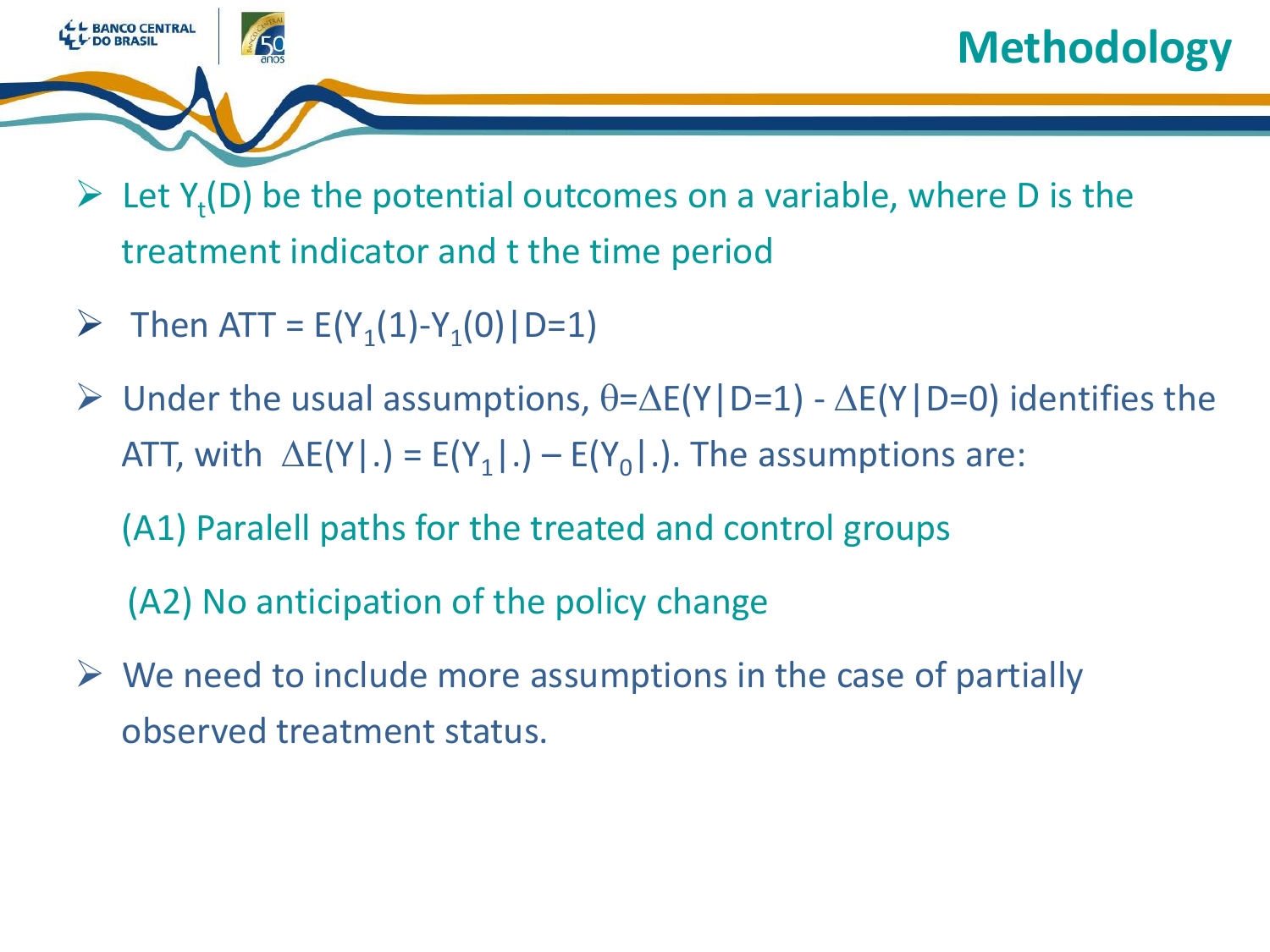

- $\triangleright$  Let Z be a fixed borrower feature and consider the propensity score  $e_t(Z)$ =Prob<sub>t</sub>(D=1|Z). The new assumptions are:
	- (A3) stationarity: the policy does not affect the propensity score.
	- (A4) relevance: the variable is relevant to forecast treatment status.
	- (A5) conditional independency: given treatment status, the proxy variable affects outcomes homogenously in both periods.
- $\triangleright$  Then  $\Delta E(Y|Z) = \Delta E(Y|D=1)e(Z) \Delta E(Y|D=0)(1-e(Z))$ . Stack this over the support of Z, and solve for  $\Delta E(Y|D=1)$  and  $\Delta E(Y|D=0)$ , from which we have the ATT.
- $\triangleright$  Botosaru and Gutierrez (2015) show this is a just identified GMM estimator, and inference takes care of uncertainty in e(.) estimation.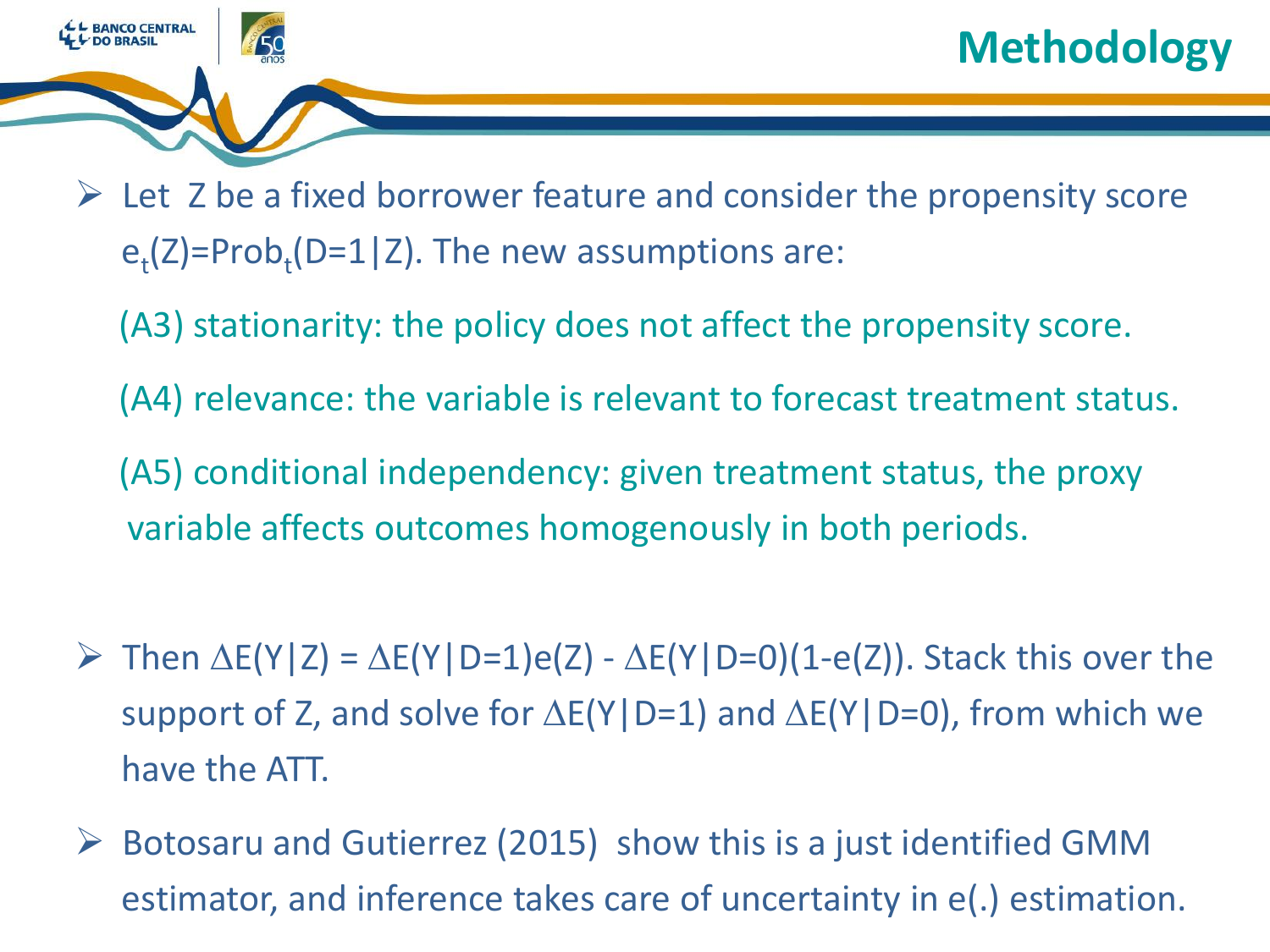

- $\triangleright$  The Credit Information System (SCR), the credit register managed by Central Bank of Brazil (BCB), centralizes information about loans.
- $\triangleright$  Our data includes all housing loans originated in the years 2012 to 2014, with repayment behavior up to one year of origination (so that we actually use data up to 2015).
- $\triangleright$  We summarize the data in the following slide.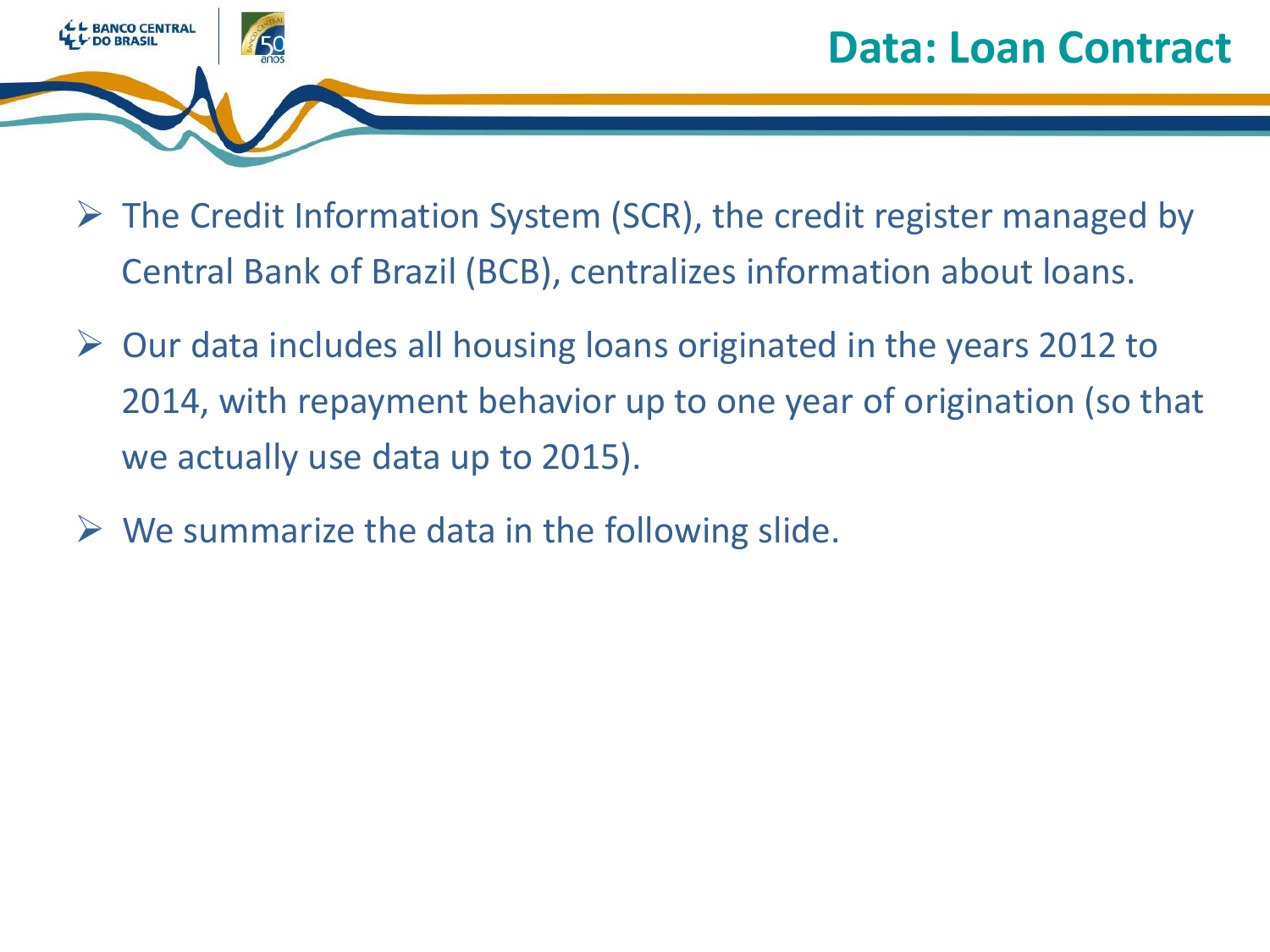

### **Data: Loan Contract**

| <b>SFH</b>              |         |           |         | $N =$   | 216,413 |
|-------------------------|---------|-----------|---------|---------|---------|
|                         | Mean    | St.Dev.   | 25%     | 50%     | 75%     |
| Loan (Reais)            | 173,808 | 75,537    | 120,695 | 158,600 | 216,000 |
| House Price (Reais)     | 196,049 | 85,188    | 136,260 | 179,866 | 245,401 |
| Interest rate $(p.p.)$  | 9.08    | 0.48      | 8.85    | 8.85    | 9.14    |
| Maturity (years)        | 29.88   | 6.60      | 26.92   | 32.08   | 35.00   |
|                         | Yes     | <b>No</b> |         |         |         |
| Arrears next 12 months  | 2%      | 98%       |         |         |         |
| FGTS:                   |         |           |         | $N =$   | 228,313 |
|                         | Mean    | St.Dev.   | 25%     | 50%     | 75%     |
| Loan (Reais)            | 88,084  | 21,685    | 74,638  | 83,363  | 99,800  |
| House Price (Reais)     | 99,265  | 24,666    | 82,863  | 93,978  | 113,843 |
| Interest rate $(p.p.)$  | 5.56    | 1.04      | 4.59    | 5.11    | 6.16    |
| Maturity (years)        | 25.44   | 3.71      | 24.50   | 25.00   | 29.58   |
|                         | Yes     | <b>No</b> |         |         |         |
| Arrears first 12 months | 2%      | 98%       |         |         |         |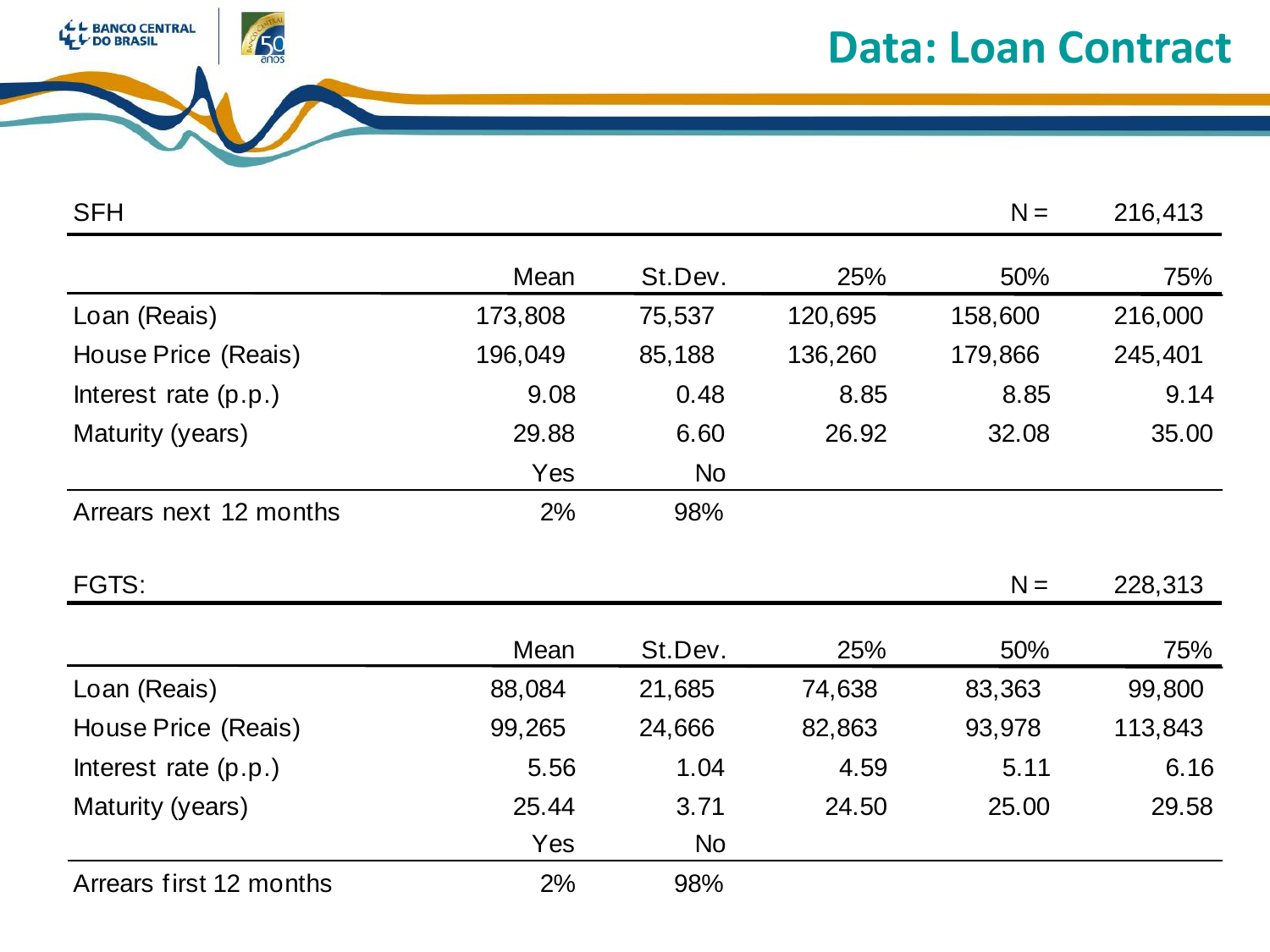

- $\triangleright$  We merge loan-level information from the SCR to the official employment register of the Brazilian Ministry of Labor and Employment.
- $\triangleright$  This database contains information about each natural person that has at least one documented employment relationship in Brazil in a given year, and data about the employment contract with the employer.
- $\triangleright$  These two sources are merged to enable the use of several controls at the borrower level, summarized in the following slide.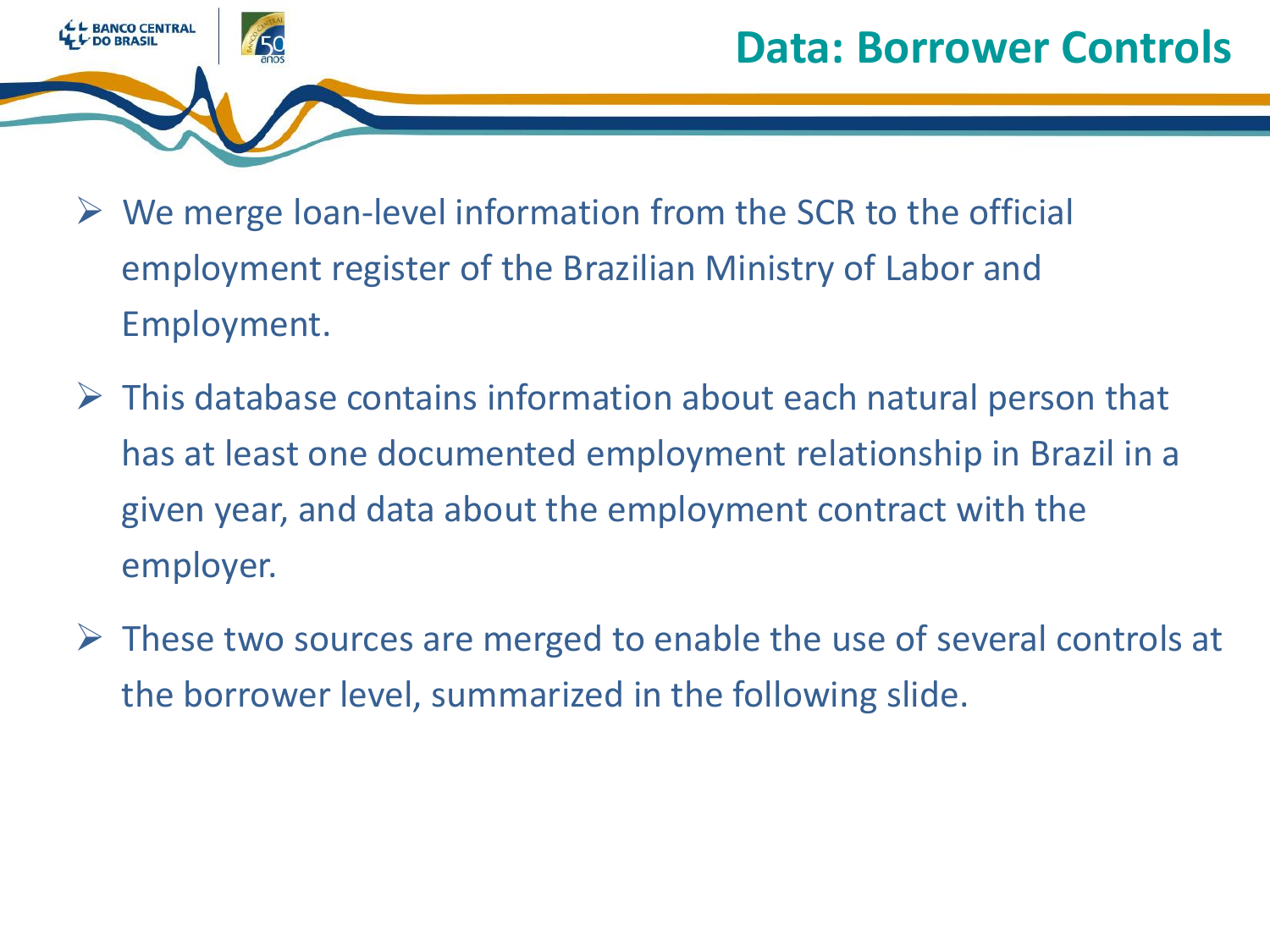

#### **Data: Borrower Controls**

| SFH:                        |       |           |       | $N =$ | 85,525 |
|-----------------------------|-------|-----------|-------|-------|--------|
|                             | Mean  | St.Dev.   | 25%   | 50%   | 75%    |
| Income (Reais)              | 7,203 | 7,165     | 3,594 | 5,657 | 8,755  |
| Education (years)           | 8.15  | 1.33      | 7.00  | 9.00  | 9.00   |
| <b>Job Duration (years)</b> | 9.29  | 8.80      | 2.55  | 5.74  | 13.81  |
|                             | Yes   | <b>No</b> |       |       |        |
| Male                        | 63%   | 37%       |       |       |        |
| Govn. Employee              | 55%   | 45%       |       |       |        |
|                             |       |           |       |       |        |
| FGTS:                       |       |           |       | $N =$ | 78,577 |
|                             | Mean  | St.Dev.   | 25%   | 50%   | 75%    |
| Income (Reais)              | 2,437 | 1,557     | 1,465 | 2,160 | 2,989  |
| Education (years)           | 6.92  | 1.63      | 7.00  | 7.00  | 8.00   |
| <b>Job Duration (years)</b> | 5.28  | 5.76      | 1.82  | 3.31  | 6.11   |
|                             | Yes   | <b>No</b> |       |       |        |
| Male                        | 67%   | 33%       |       |       |        |
|                             |       |           |       |       |        |
|                             |       |           |       |       |        |
|                             |       |           |       |       |        |
|                             |       |           |       |       |        |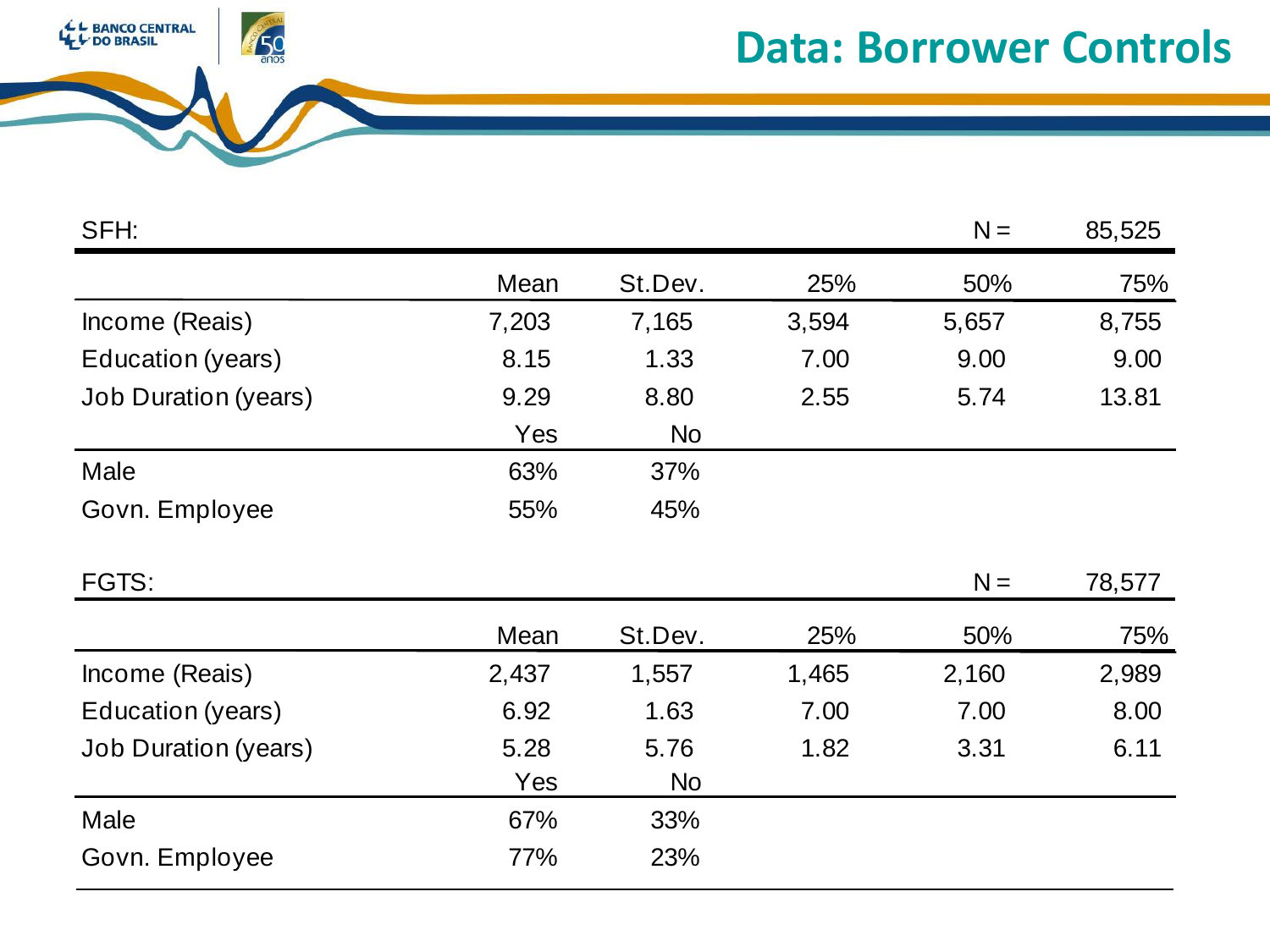#### **Results**



L BANCO CENTRAL<br>L DO BRASIL

 $\frac{50}{2005}$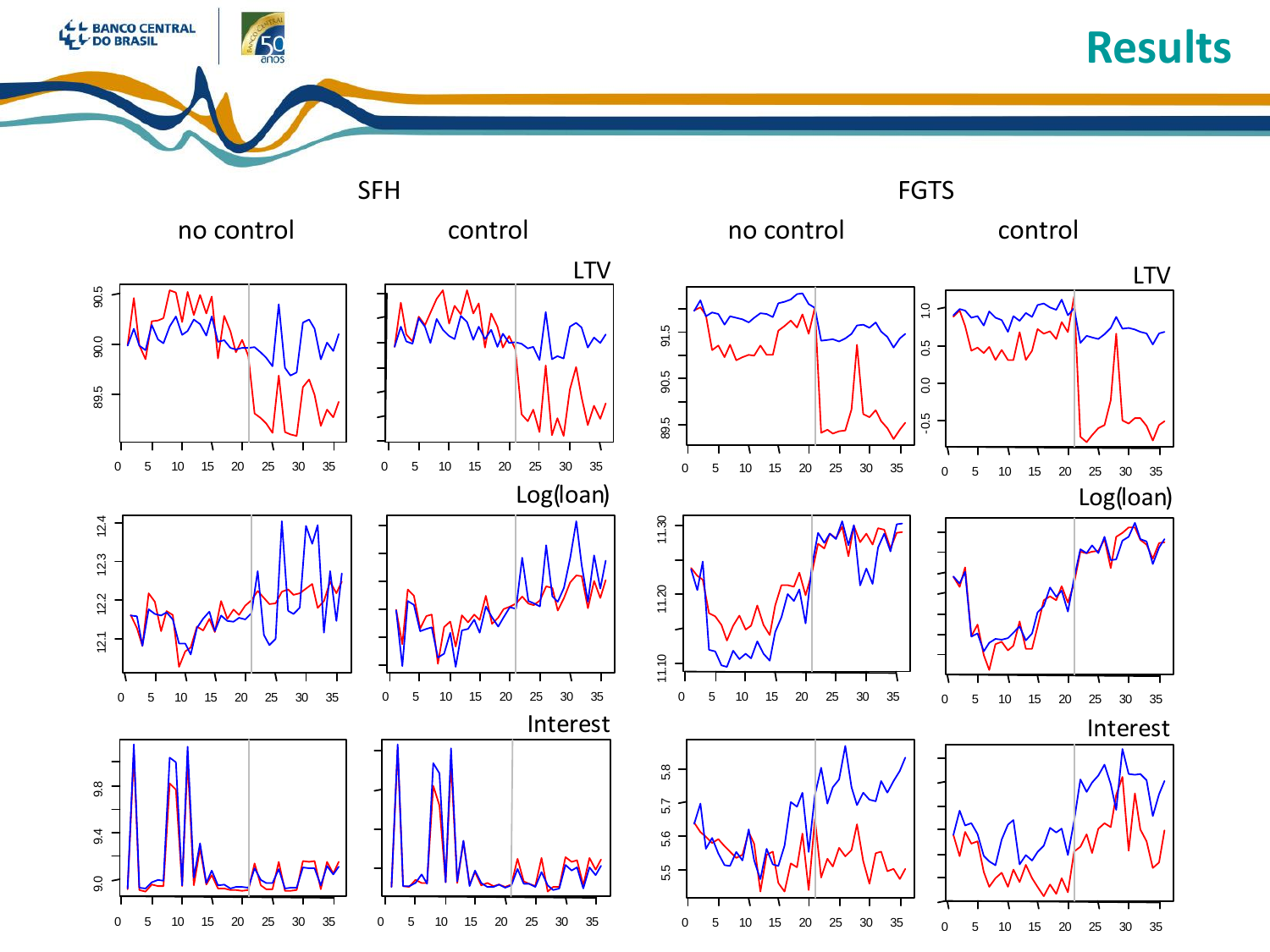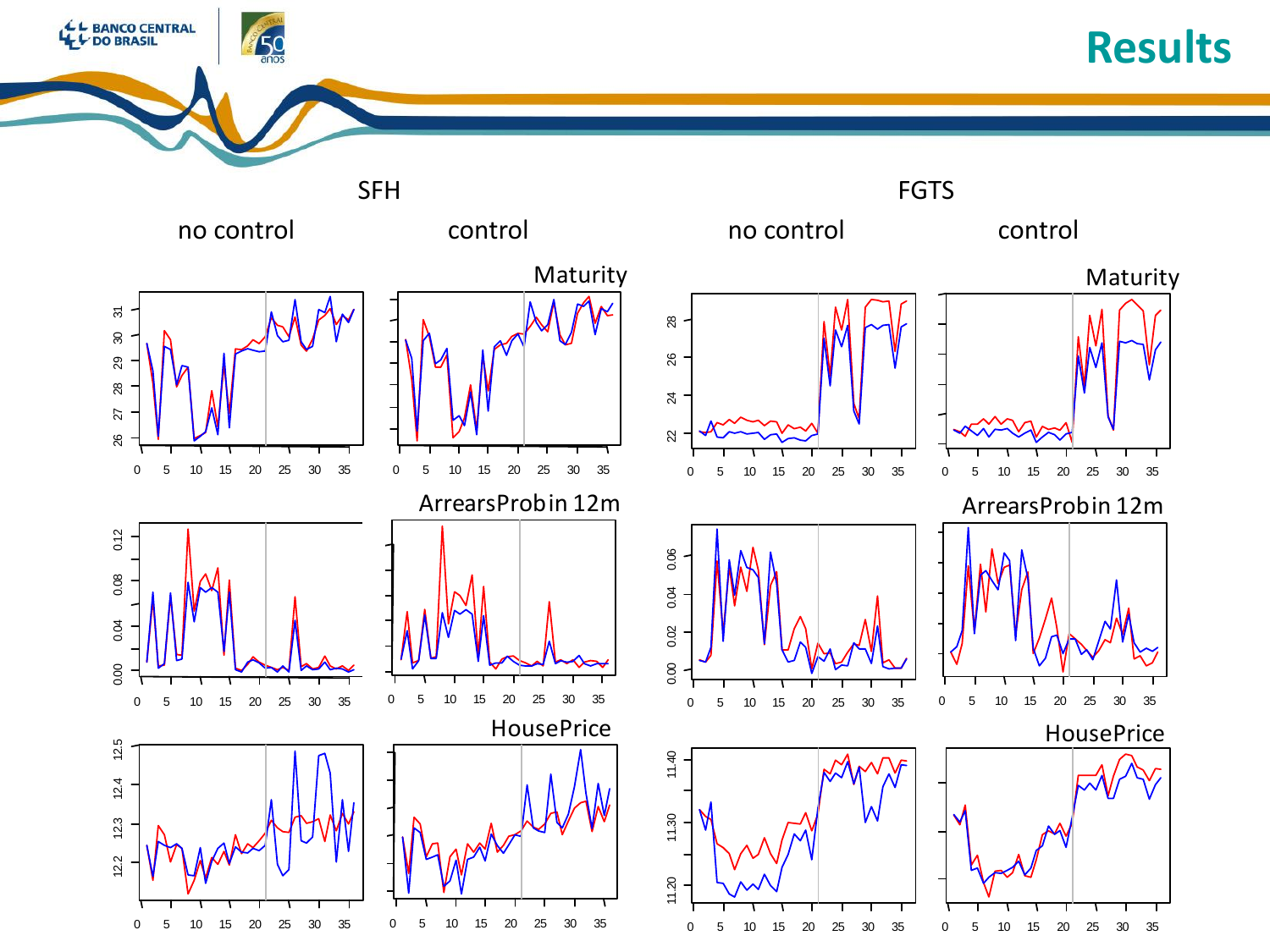

Table 4. Average treatment effect on constrained borrowers, SFH loans only, with controls

|                         | LTV>80%      | LTV>85%      | LTV>87%     | LTV>88%     |
|-------------------------|--------------|--------------|-------------|-------------|
|                         |              |              |             |             |
| LTV $^{/1}$             | $-11.28$ *** | $-9.35$ ***  | $-8.18$ *** | $-7.74$ *** |
|                         | (2.67)       | (1.49)       | (0.99)      | (0.77)      |
| loan (log)              | $-0.43$ ***  | $-0.46$ ***  | $-0.49$ *** | $-0.42$ *** |
|                         | (0.09)       | (0.06)       | (0.05)      | (0.04)      |
| interest (p.p.)         | $-0.04$      | $0.39***$    | $0.45$ ***  | $0.42$ ***  |
|                         | (0.04)       | (0.06)       | (0.06)      | (0.04)      |
| maturity (years)        | $-0.30$      | $-1.68$ ***  | $-2.20$ *** | $-2.30$ *** |
|                         | (0.58)       | (0.40)       | (0.37)      | (0.34)      |
| prob. arrears first     | $-16.69$ *** | $-11.09$ *** | $-9.34$ *** | $-8.60$ *** |
| 12 months $(p.p.)$      | (0.05)       | (0.02)       | (0.02)      | (0.01)      |
| house price $(log)^{2}$ | $-0.49$ ***  | $-0.34$ ***  | $-0.34$ *** | $-0.28$ *** |
|                         | (0.10)       | (0.05)       | (0.04)      | (0.03)      |
| F (first stage)         | 1,093        | 1,104        | 1,110       | 1,129       |
| N                       | 68,296       | 48,614       | 39,517      | 34,557      |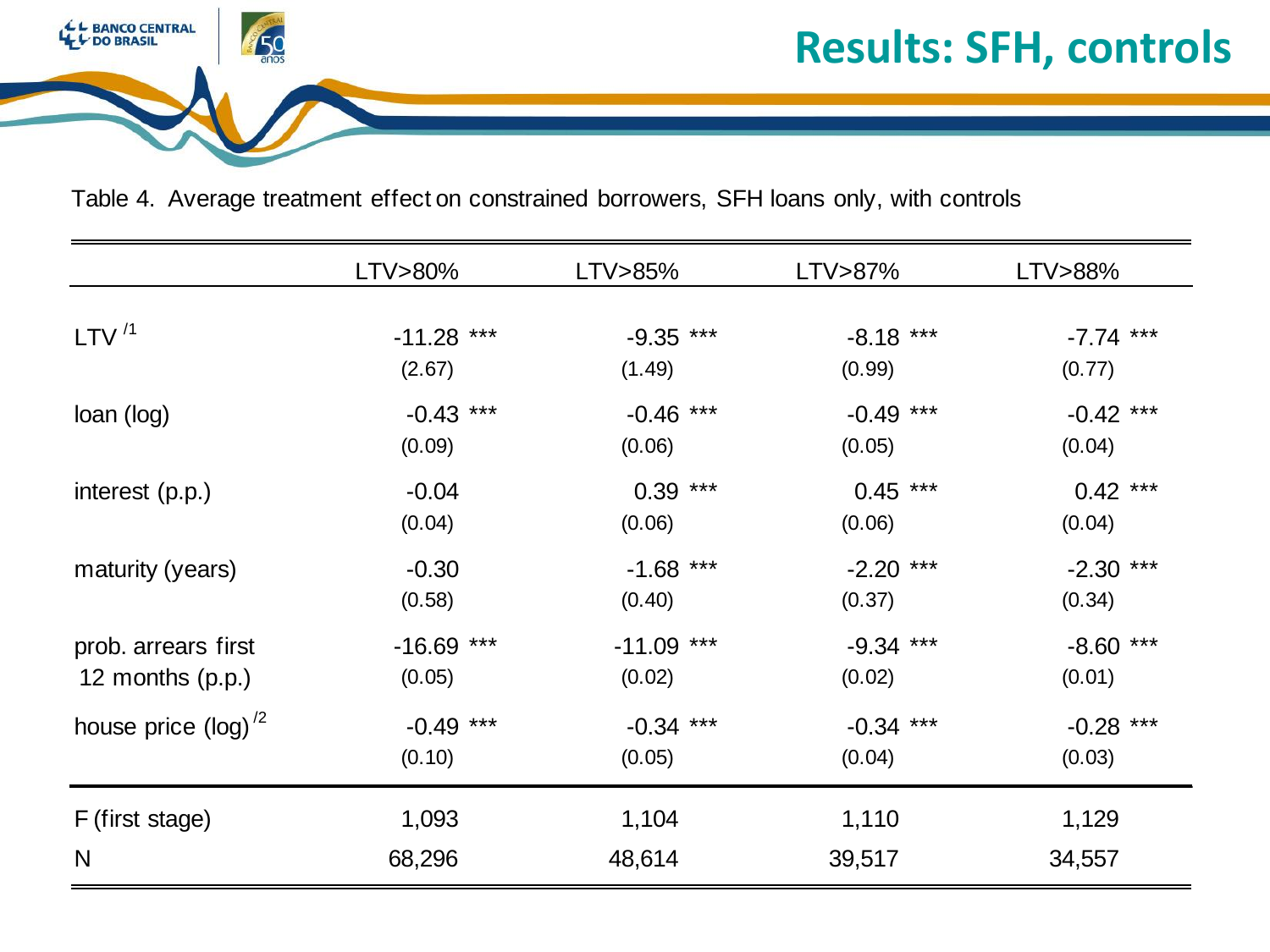

Table 6. Average treatment effect on constrained households, FGTS segment, with controls

|                            | LTV>80%     | LTV>85%     | LTV>87%     | LTV>88%     |
|----------------------------|-------------|-------------|-------------|-------------|
| LTV <sup>/1</sup>          | $-5.01$ *** | $-4.24$ *** | $-4.06$ *** | $-4.01$ *** |
|                            | (0.17)      | (0.11)      | (0.10)      | (0.10)      |
| loan                       | $-0.06$ *** | 0.00        | $0.02$ *    | $0.02$ **   |
|                            | (0.01)      | (0.01)      | (0.01)      | (0.01)      |
| interest                   | $-0.75$ *** | $-0.31$ *** | $-0.21$ *** | $-0.13$ *** |
|                            | (0.04)      | (0.03)      | (0.03)      | (0.03)      |
| maturity                   | $1.46$ ***  | $1.93***$   | $2.11***$   | $2.13***$   |
|                            | (0.20)      | (0.18)      | (0.17)      | (0.16)      |
| arrears15                  | $-0.04$ *** | $-0.03$ *** | $-0.02$ *** | $-0.02$ *** |
|                            | (0.01)      | (0.00)      | (0.00)      | (0.00)      |
| $log\_price$ <sup>/3</sup> | $0.19***$   | $0.07***$   | 0.01        | $-0.02$     |
|                            | (0.04)      | (0.02)      | (0.02)      | (0.01)      |
| F (first stage)            | 5,175       | 4,166       | 3,421       | 2,945       |
| N                          | 76,271      | 47,583      | 36,202      | 30,378      |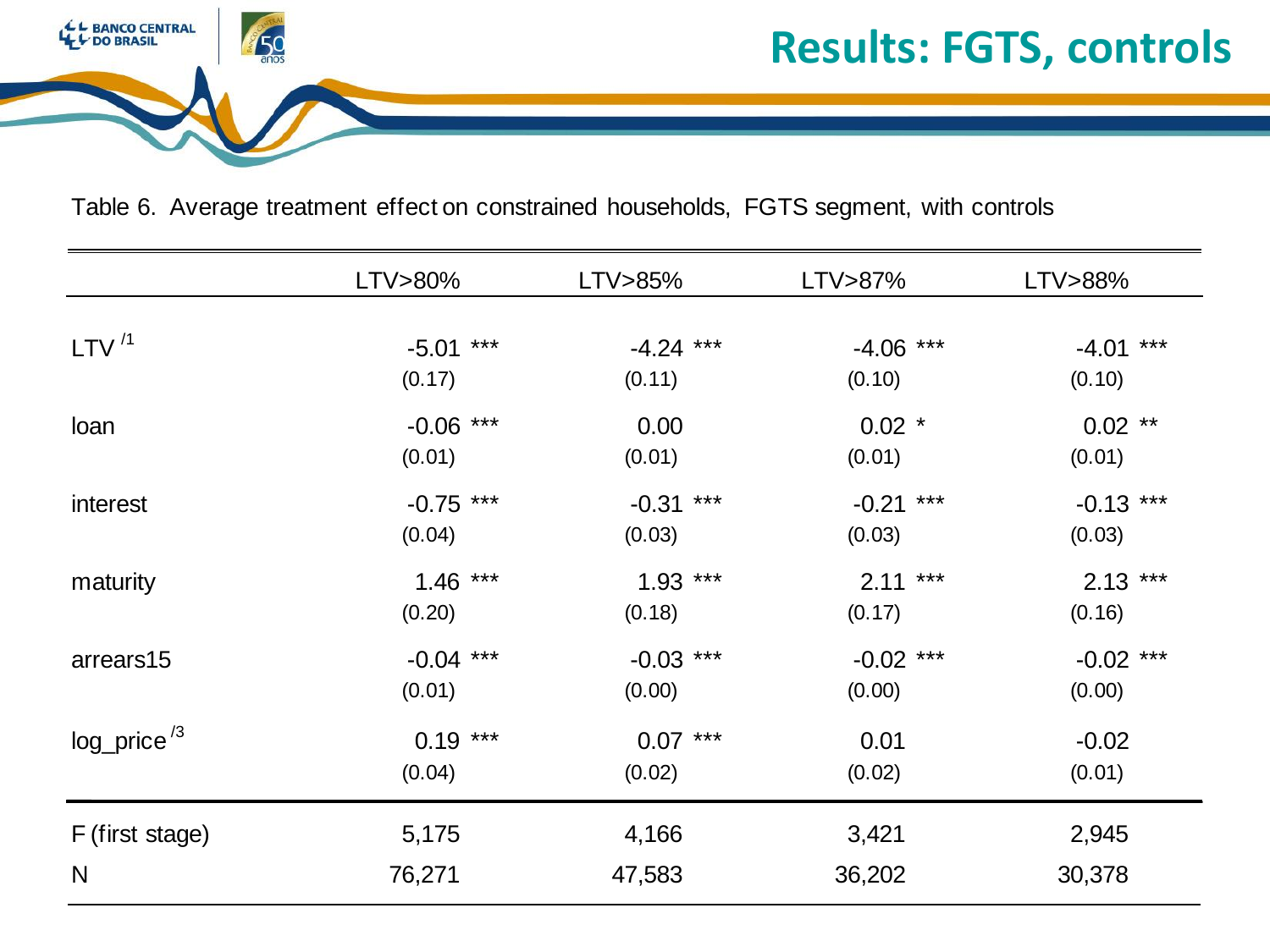



- $\triangleright$  We show evidence that unexpected LTV limit regulation affects housing loan contract terms and the subsequent behavior in the subset of borrowers constrained by the new regulation, when comparing their behavior with unconstrained borrowers
- $\triangleright$  Loan repayment behavior improves in both house loan segments considered in the paper…
- … but loan contract terms other than LTV become less favorable to the borrower depending on the segment.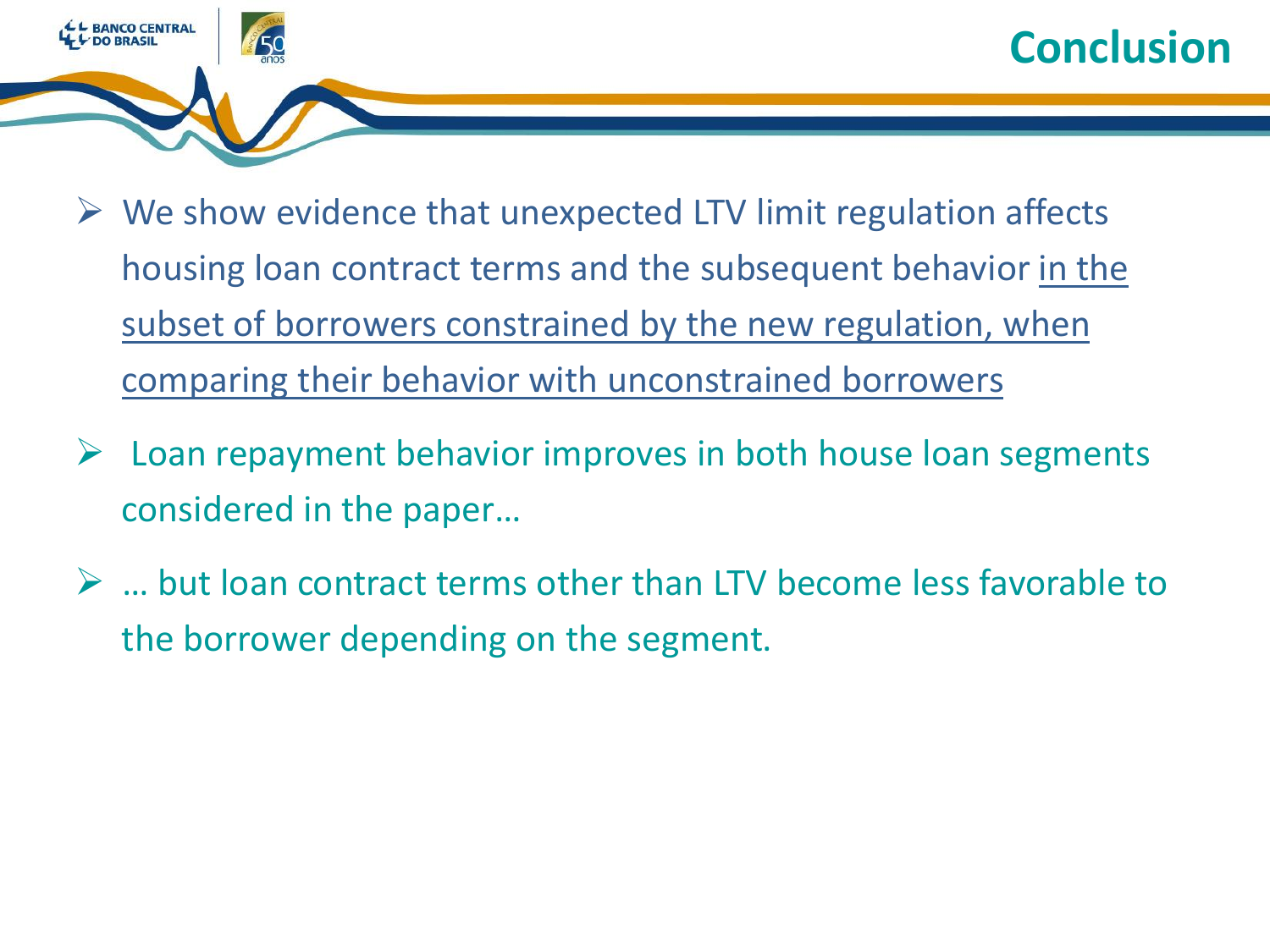



- $\triangleright$  In the SFH segments, directly affected by the LTV regulation, the average housing loan contracts for treated borrowers have
	- $\triangleright$  higher down payment requirements
	- higher interest rates,
	- shorter maturities.
- $\triangleright$  Borrowers apparently compensate these factors by purchasing more affordable homes, therefore reducing the overall loan size.
- $\triangleright$  The resulting is an improved repayment behavior.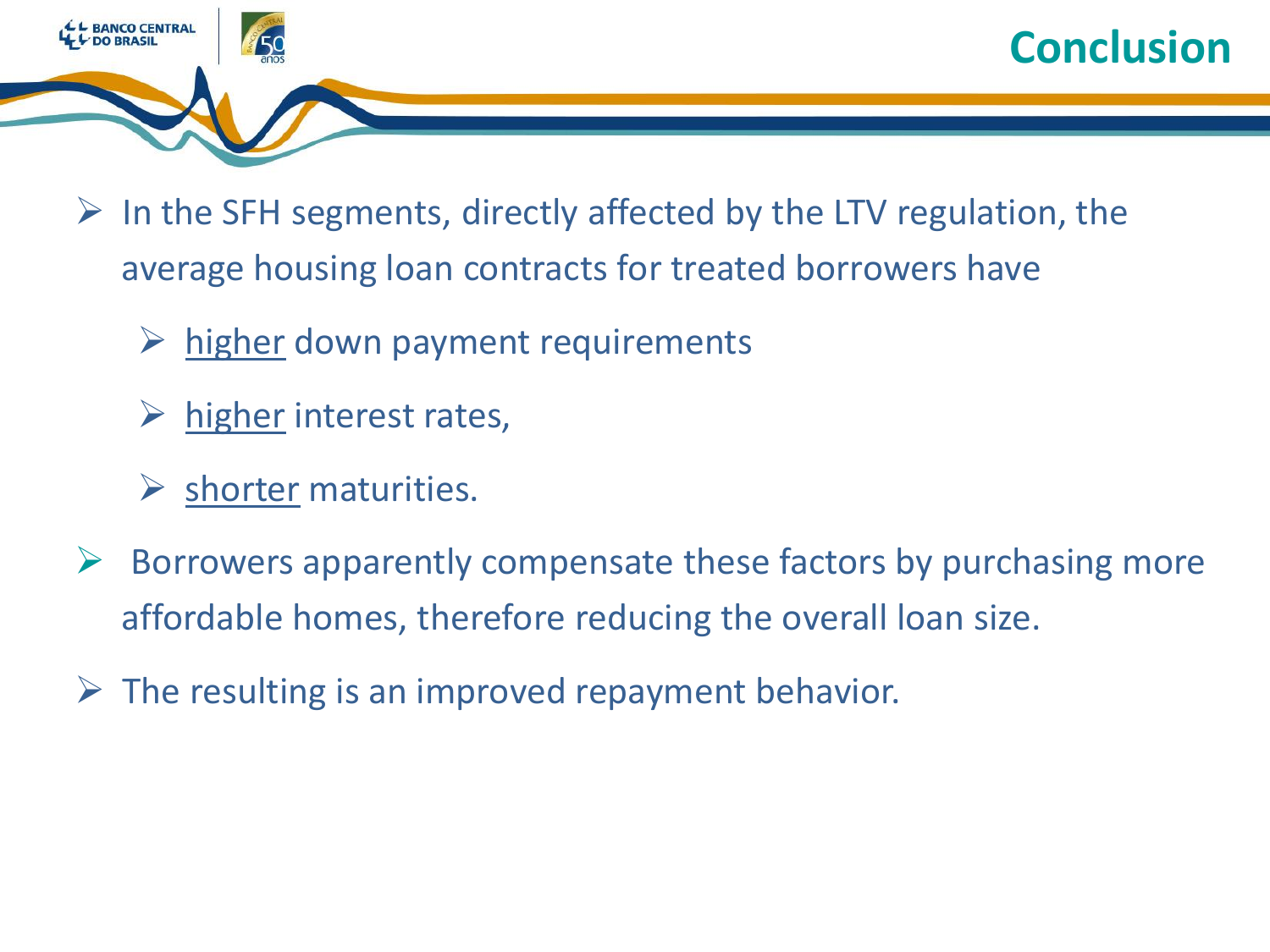



- $\triangleright$  In the FGTS segment, treated FGTS borrowers settle with housing loan contracts with
	- $\triangleright$  lower interest rates
	- $\triangleright$  longer maturities, and
	- $\triangleright$  finance homes at the same price level as before,
- $\triangleright$  with an overall positive effect on repayment behavior.

 **The less favorable terms offered to SFH borrowers may reflect, among other factors, the fact that the regulator signals there are prudential concerns only in this segment of the market.**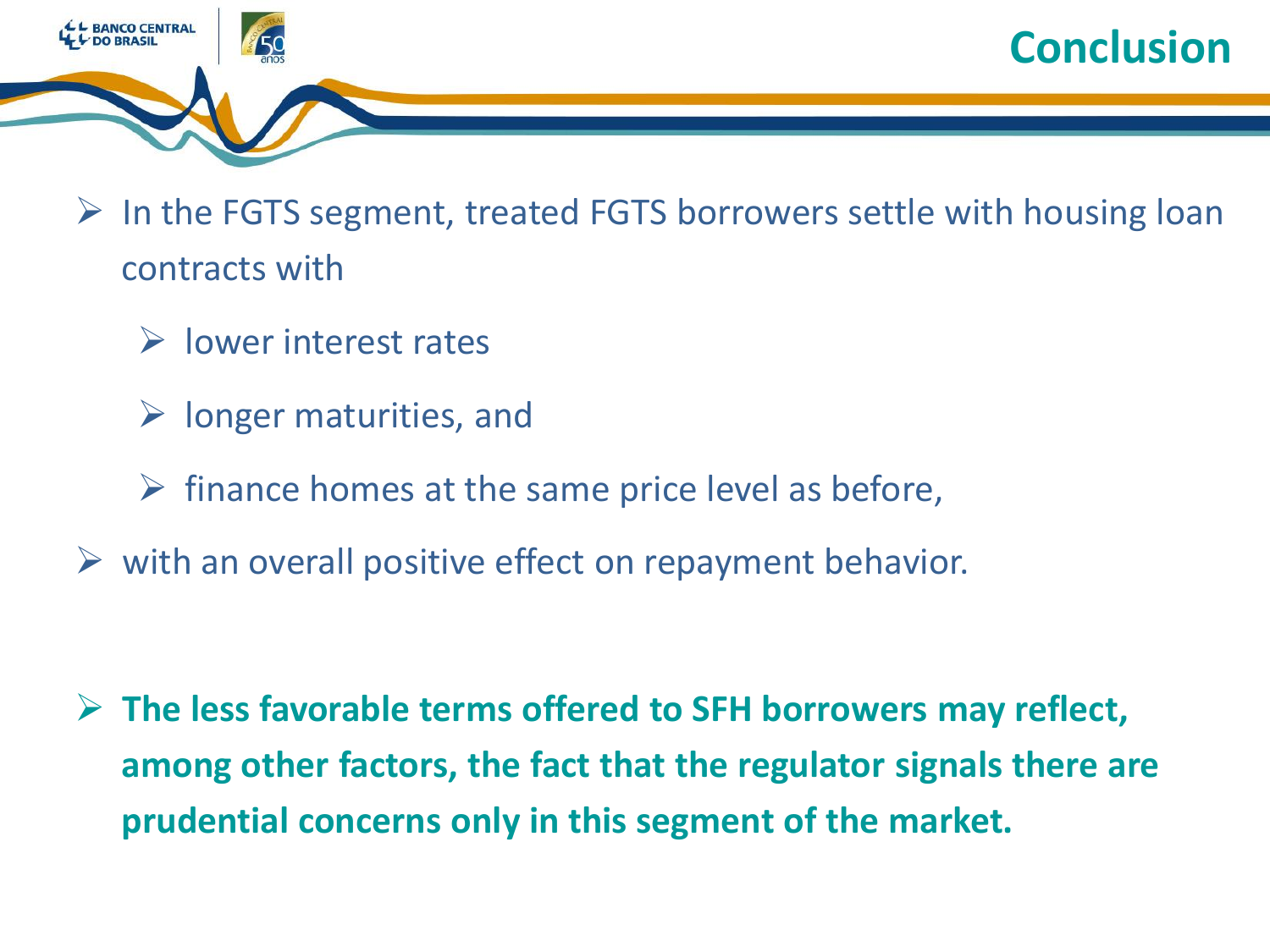

- $\triangleright$  We still need to implement some robustness tests on the paper.
- $\triangleright$  We are gathering data do make placebo tests (we need to look further into 2016 for repayment behavior), but also considering shorter 6 month windows
- $\triangleright$  We are writing the code to use logit estimation of the propensity score in place of the ols, although results should not be sensible.

- $\triangleright$  Looking into the future, we think the methodology proposed in the paper is an interesting tool in the assessment of LTV regulation.
- $\triangleright$  It suggests it is important to control for the signaling strength of the policy, so it is interesting to propose associated metrics.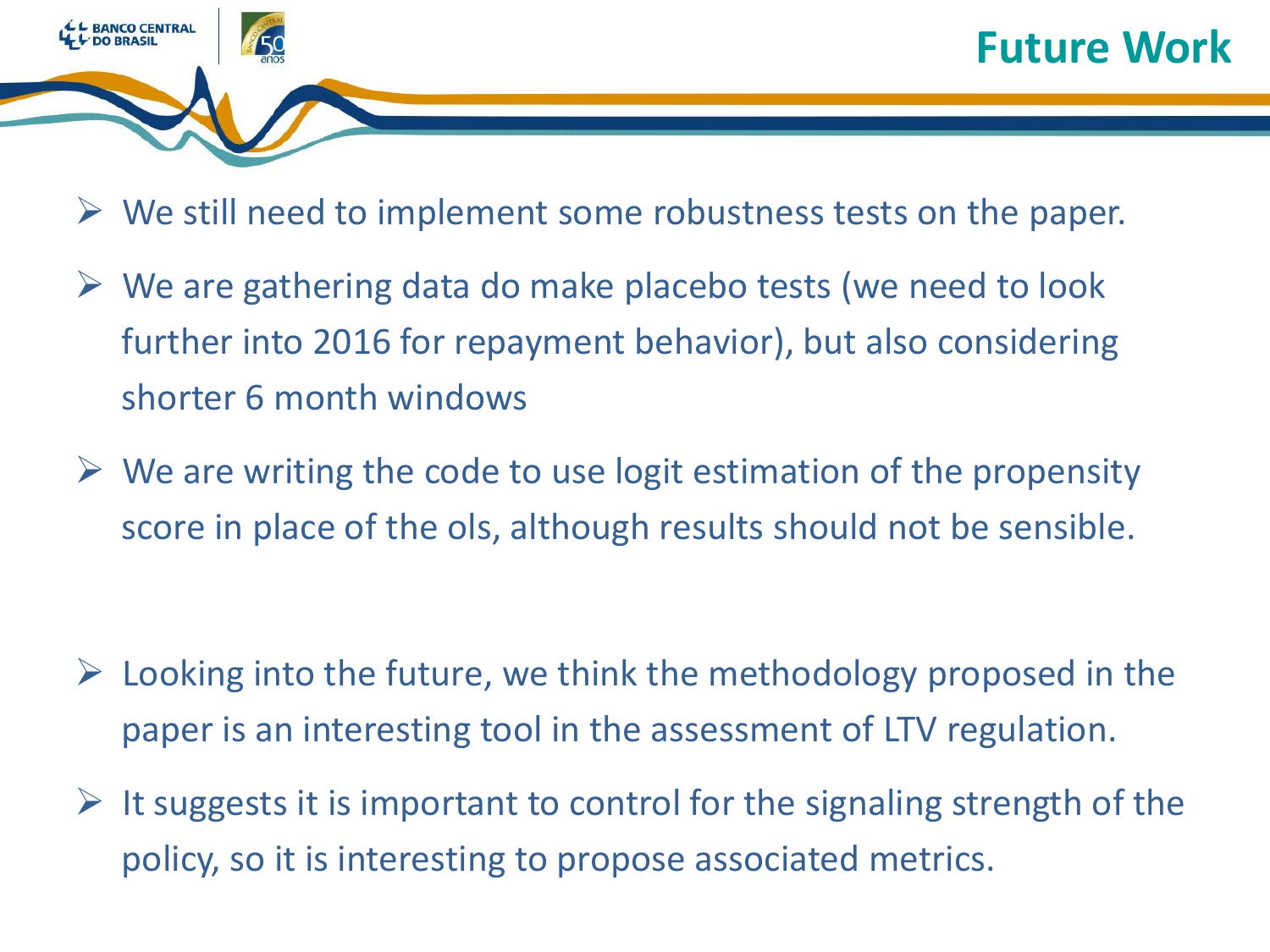

# **Thank you!**

#### João Barata R. B. Barroso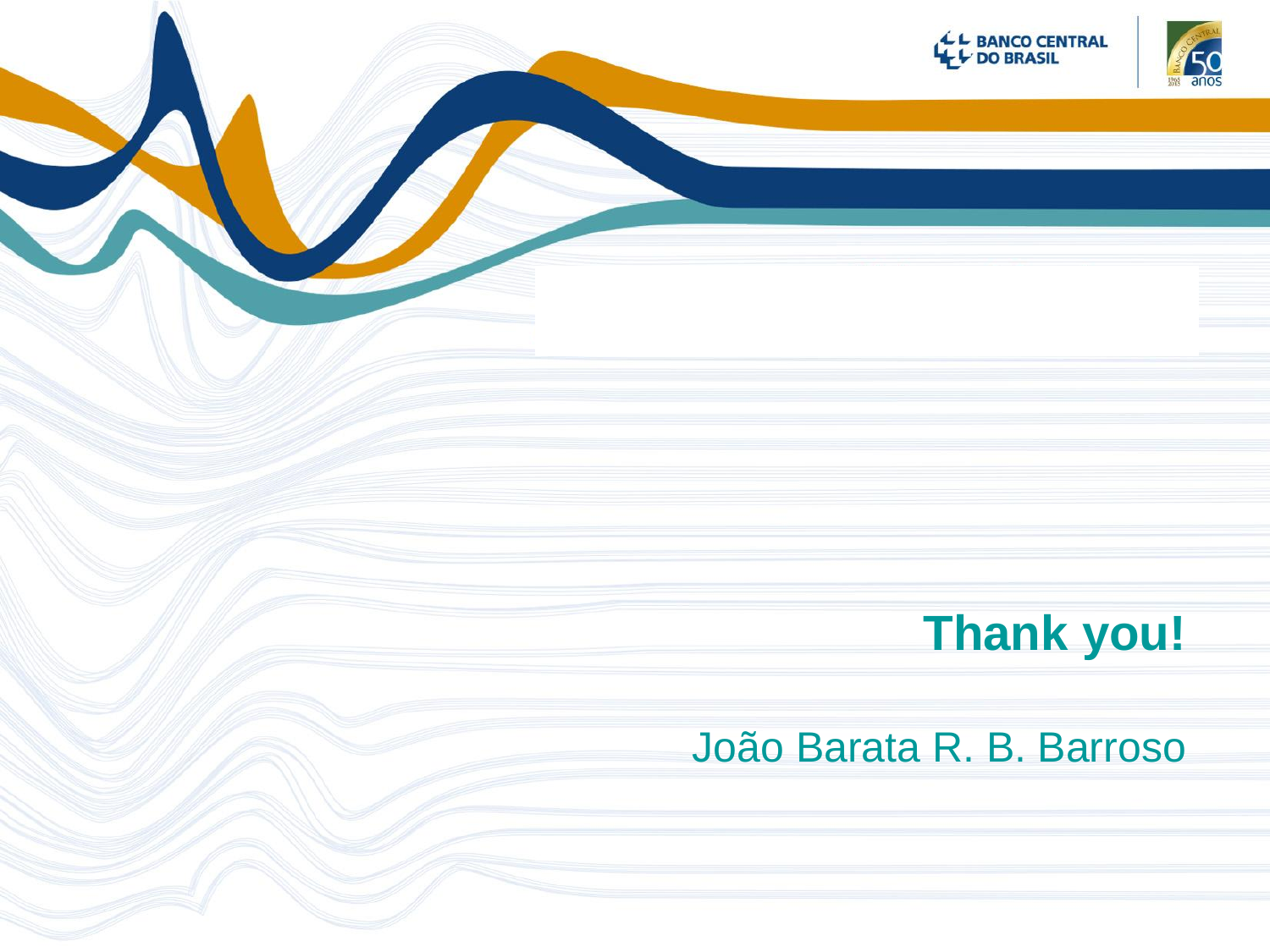

#### **Results: SFH, no controls**

Table 3. Average treatment effect on constrained borrowers, SFH loans only, no controls

| LTV>80%        | LTV>85%             | LTV>87%              | LTV>88%               |
|----------------|---------------------|----------------------|-----------------------|
| $-8.93$        | $-9.65$ **          | $-9.00$ ***          | $-8.70$ ***           |
| (5.89)         | (4.42)              | (3.22)               | (2.60)                |
| $-0.25$ *      | $-0.50$ **          | $-0.64$ ***          | $-0.59$ ***           |
| (0.13)         | (0.20)              | (0.20)               | (0.16)                |
| 0.13<br>(0.09) | $0.61$ **<br>(0.25) | $0.74$ ***<br>(0.24) | ***<br>0.70<br>(0.19) |
| $-2.25$ **     | $-3.13$ ***         | $-3.34$ ***          | $-2.95$ ***           |
| (1.06)         | (0.96)              | (0.86)               | (0.76)                |
| $-10.52$       | $-5.14$             | $-3.31$              | $-1.70$               |
| (0.09)         | (0.04)              | (0.03)               | (0.02)                |
| $-0.61$        | $-0.33$ **          | $-0.32$ ***          | $-0.23$ ***           |
| (0.37)         | (0.13)              | (0.10)               | (0.07)                |
| 1,093          | 1,104               | 1,110                | 1,129<br>86,868       |
|                | 168,588             | 121,812              | 99,305                |